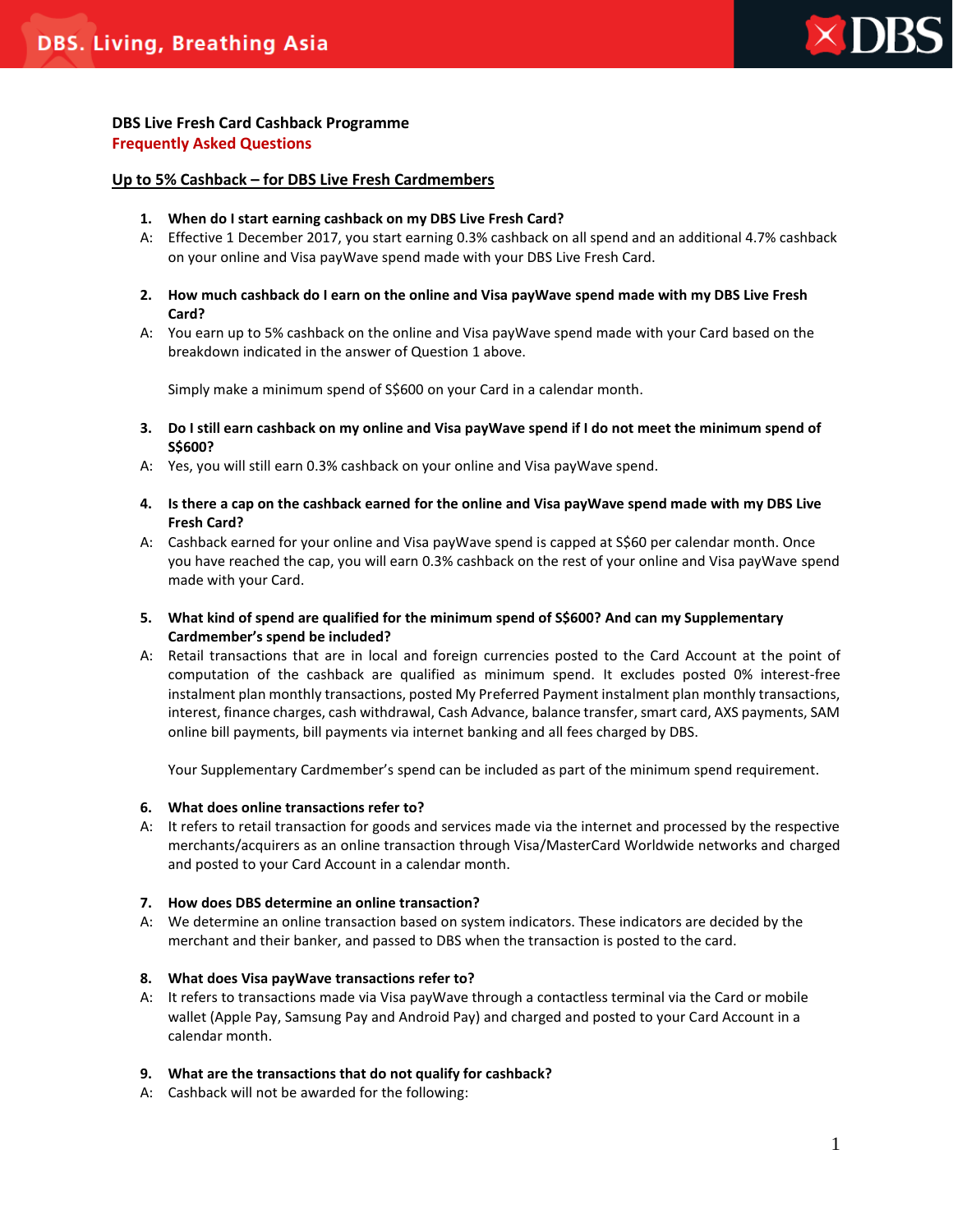

- a. payments made via AXS and SAM;
- b. payments to educational institutions;
- c. payments to government institutions and services (court cases, fines, bail and bonds, tax payment, postal services, parking lots and garages, intra-government purchases and any other government services not classified here);
- d. payments to insurance companies (sales, underwriting and premiums);
- e. payments to financial institutions (including banks and brokerages);
- f. payments to non-profit organizations;
- g. payment or top-up of funds to payment service providers, prepaid accounts and any pre-paid accounts (including EZ-Link, NETS FlashPay and Transit Link);
- h. interest, finance charges, cash withdrawal, Cash Advance, balance transfer, smart card, bill payments via internet banking and all fees charged by DBS.
- i. payments made via telephone or mail order;
- j. payments made via online banking;
- k. payments to hospitals, professional service providers and payment for parking lots;
- l. utility bill payments;
- m. payments made to CardUp and iPaymy;
- n. transactions related to betting (including casino levy payment, lottery tickets, casino gaming chips, off-track betting, and wagers at race tracks);
- o. any other transactions determined by DBS from time to time.

### **10. What if there is a reversed retail transaction on my Card account?**

A: Any Cashback awarded by DBS in respect of reversed retail transactions will be deducted from the Card Account accordingly.

### **11. Are PayPal transactions eligible for cashback?**

A: Yes, if the PayPal transaction does not belong to the list of ineligible transactions indicated in the answer of Question 9 above in this section.

### **12. When will I receive my cashback?**

A: Your cashback will be credited to your Card Account (that is in good standing) on the 15th calendar day following the last day of the calendar month the eligible spend is charged and posted into your Card Account.

## **0.3% Cashback – for DBS Live Fresh Student Cardmembers**

### **1. When do I start earning cashback on my DBS Live Fresh Student Card?**

A: Effective 1 December 2017, you start earning 0.3% cashback on all spend made with your DBS Live Fresh Student Card.

### **2. Do I earn up to 5% cashback?**

A: Unfortunately, DBS Live Fresh Student Cardmembers are only eligible to earn 0.3% cashback on all spend made with your Card.

### **3. Is there minimum spend required to earn 0.3% cashback?**

A: No, there is no minimum spend required to earn 0.3% cashback on the spend made with your Card.

### **4. Is there a cap on the 0.3% cashback earned?**

A: No, there is no cap on the 0.3% cashback earned on the spend made with your Card.

### **5. What are the transactions that do not qualify for cashback?**